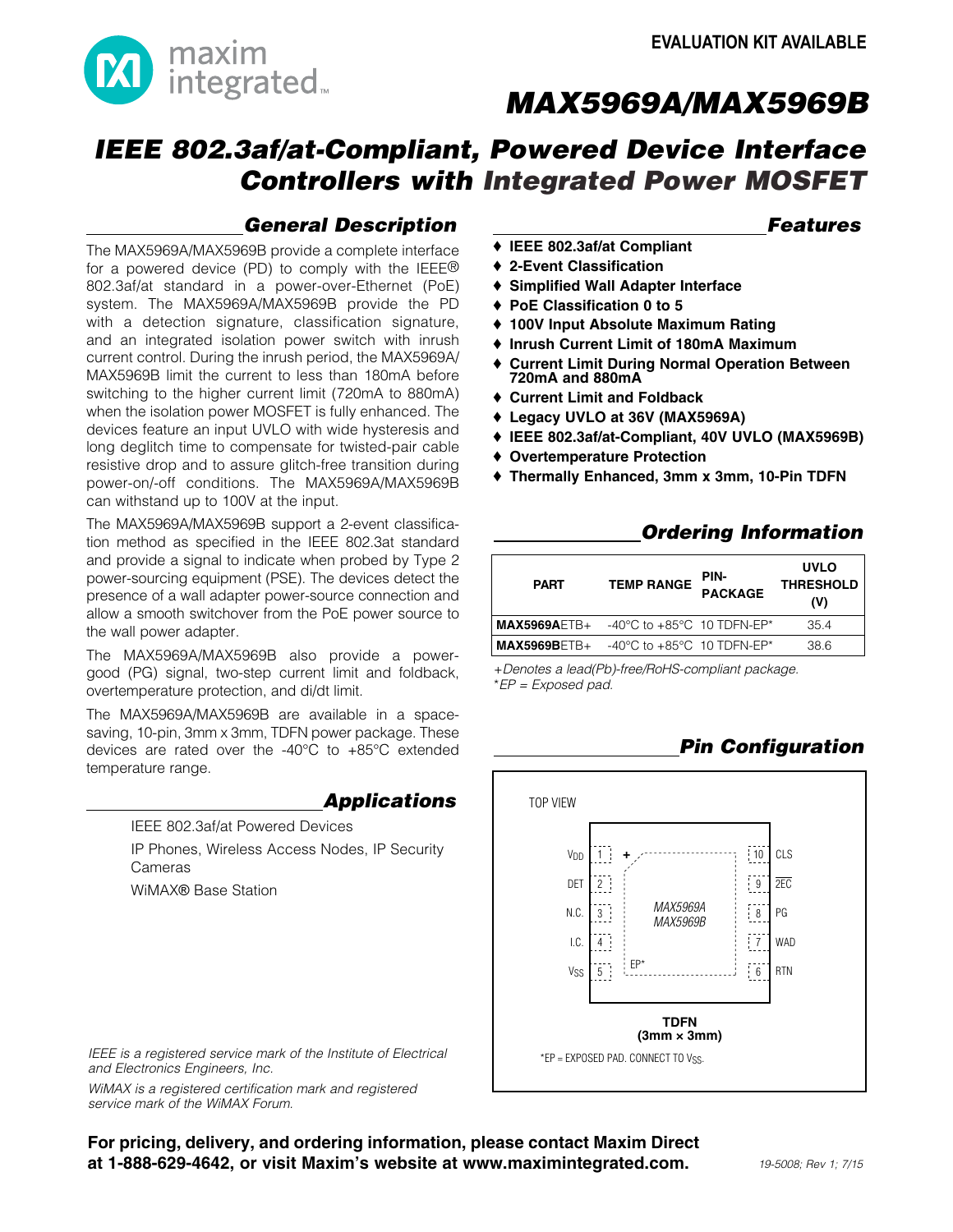## *IEEE 802.3af/at-Compliant, Powered Device Interface Controllers with Integrated Power MOSFET*

### ABSOLUTE MAXIMUM RATINGS

| Maximum Current on CLS (100ms maximum)100mA                   |  |
|---------------------------------------------------------------|--|
| Continuous Power Dissipation ( $TA = +70^{\circ}C$ ) (Note 1) |  |
| 10-Pin TDFN (derate 24.4mW/°C above +70°C)                    |  |
|                                                               |  |

| Operating Temperature Range -40°C to +85°C |
|--------------------------------------------|
|                                            |
| Storage Temperature Range -65°C to +150°C  |
|                                            |

*Stresses beyond those listed under "Absolute Maximum Ratings" may cause permanent damage to the device. These are stress ratings only, and functional operation of the device at these or any other conditions beyond those indicated in the operational sections of the specifications is not implied. Exposure to absolute maximum rating conditions for extended periods may affect device reliability.*

### PACKAGE THERMAL CHARACTERISTICS (Note 2)

Note 1: Maximum power dissipation is obtained using JEDEC JESD51-5 and JESD51-7 specifications.

Note 2: Package thermal resistances were obtained using the method described in JEDEC specification JESD51-7, using a fourlayer board. For detailed information on package thermal considerations, refer to **[www.maximintegrated.com/thermal](www.maximintegrated.com/thermal-tutorial)**[tutorial](www.maximintegrated.com/thermal-tutorial).

#### ELECTRICAL CHARACTERISTICS

(VIN = (VDD - VSS) = 48V, RDET = 24.9k $\Omega$ , RCLS = 619 $\Omega$ . RTN, WAD, PG, and  $\overline{2EC}$  unconnected, all voltages are referenced to Vss, unless otherwise noted. T<sub>A</sub> = T<sub>J</sub> = -40°C to +85°C, unless otherwise noted. Typical values are at T<sub>A</sub> = +25°C.) (Note 3)

| <b>PARAMETER</b>                                  | <b>SYMBOL</b>          | <b>CONDITIONS</b>                                                                                  | MIN                                      | <b>TYP</b> | <b>MAX</b> | <b>UNITS</b> |        |
|---------------------------------------------------|------------------------|----------------------------------------------------------------------------------------------------|------------------------------------------|------------|------------|--------------|--------|
| <b>DETECTION MODE</b>                             |                        |                                                                                                    |                                          |            |            |              |        |
| Input Offset Current                              | <b>IOFFSET</b>         |                                                                                                    | $V_{IN}$ = 1.4V to 10.1V (Note 4)        |            |            | 10           | μA     |
| <b>Effective Differential Input</b><br>Resistance | dR                     | $V_{IN}$ = 1.4V up to 10.1V with 1V step,<br>$V_{DD}$ = RTN = WAD = PG = $\overline{2EC}$ (Note 5) | 23.95                                    | 25.00      | 25.5       | $k\Omega$    |        |
| <b>CLASSIFICATION MODE</b>                        |                        |                                                                                                    |                                          |            |            |              |        |
| <b>Classification Disable</b><br>Threshold        | V <sub>TH,CLS</sub>    | V <sub>IN</sub> rising (Note 6)                                                                    |                                          | 22.0       | 22.8       | 23.6         | $\vee$ |
| <b>Classification Stability Time</b>              |                        |                                                                                                    |                                          |            | 0.2        |              | ms     |
|                                                   | <b>ICLASS</b>          | $V_{IN} = 12.5V$ to<br>$20.5V, VDD =$<br>$RTN = WAD =$<br>$PG = 2EC$                               | Class 0, RCLS = $619\Omega$              | $\Omega$   |            | 3.96         |        |
|                                                   |                        |                                                                                                    | Class 1, R <sub>CLS</sub> = $117\Omega$  | 9.12       |            | 11.88        | mA     |
|                                                   |                        |                                                                                                    | Class 2, R <sub>CLS</sub> = $66.5\Omega$ | 17.2       |            | 19.8         |        |
| <b>Classification Current</b>                     |                        |                                                                                                    | Class 3, RCLS = $43.7\Omega$             | 26.3       |            | 29.7         |        |
|                                                   |                        |                                                                                                    | Class 4, RCLS = $30.9\Omega$             | 36.4       |            | 43.6         |        |
|                                                   |                        |                                                                                                    | Class 5, RCLS = $21.3\Omega$             | 52.7       |            | 63.3         |        |
| TYPE 2 (802.3at) CLASSIFICATION MODE              |                        |                                                                                                    |                                          |            |            |              |        |
| Mark Event Threshold                              | <b>V<sub>THM</sub></b> | V <sub>IN</sub> falling                                                                            |                                          | 10.1       | 10.7       | 11.6         | $\vee$ |
| Hysteresis on Mark Event<br>Threshold             |                        |                                                                                                    |                                          |            | 0.84       |              | $\vee$ |
| <b>Mark Event Current</b>                         | <b>IMARK</b>           | V <sub>IN</sub> falling to enter mark event, $5.2V \leq V_{IN}$<br>< 10.1V                         | 0.25                                     |            | 0.85       | mA           |        |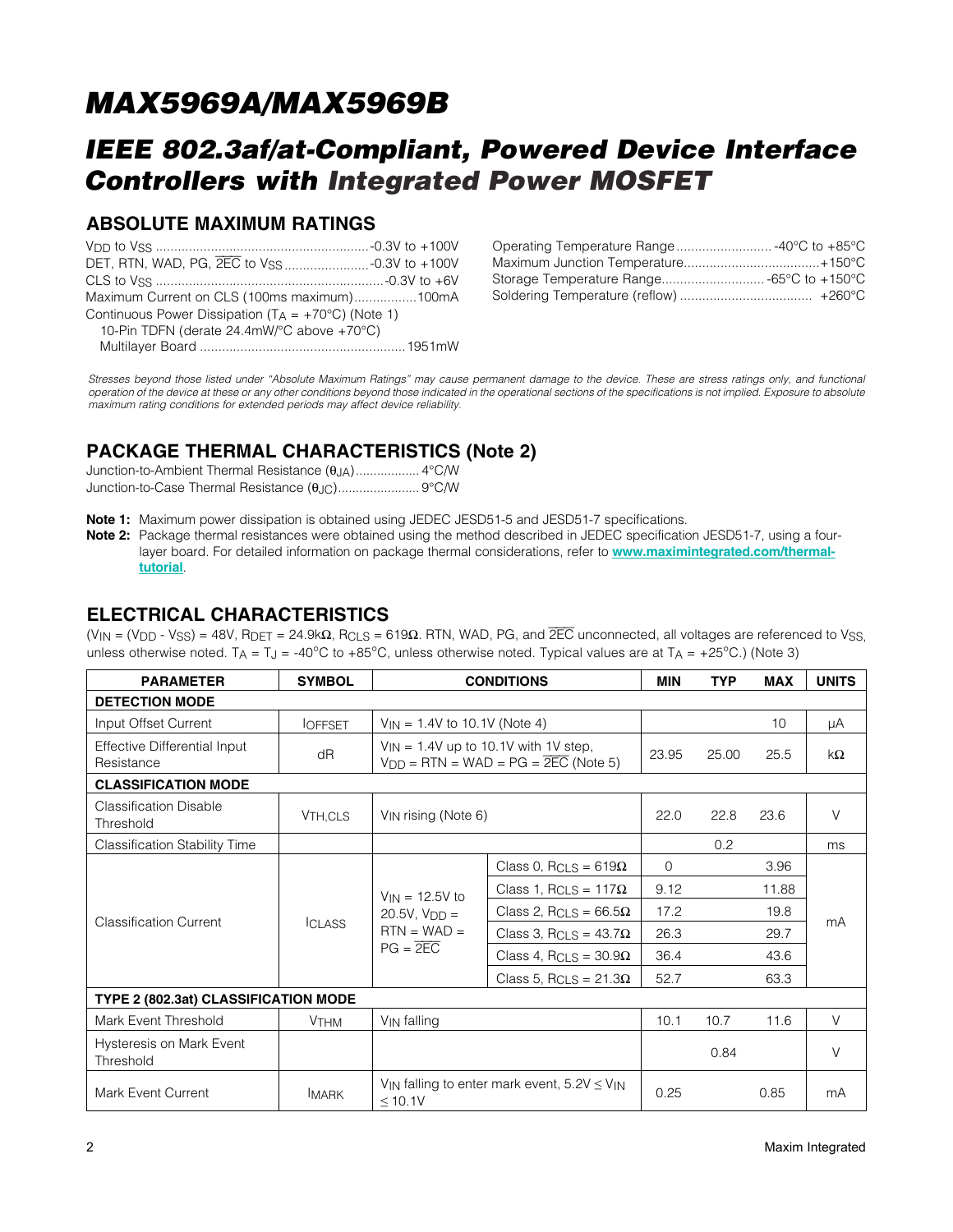## *IEEE 802.3af/at-Compliant, Powered Device Interface Controllers with Integrated Power MOSFET*

### ELECTRICAL CHARACTERISTICS (continued)

(VIN = (VDD - VSS) = 48V, RDET = 24.9k $\Omega$ , RCLS = 619 $\Omega$ . RTN, WAD, PG, and  $\overline{2EC}$  unconnected, all voltages are referenced to VSS, unless otherwise noted. T<sub>A</sub> = T<sub>J</sub> = -40°C to +85°C, unless otherwise noted. Typical values are at T<sub>A</sub> = +25°C.) (Note 3)

| <b>PARAMETER</b>                                    | <b>SYMBOL</b>    | <b>CONDITIONS</b>                                                          |                                                       | <b>MIN</b>   | <b>TYP</b>     | <b>MAX</b>   | <b>UNITS</b>    |
|-----------------------------------------------------|------------------|----------------------------------------------------------------------------|-------------------------------------------------------|--------------|----------------|--------------|-----------------|
| <b>Reset Event Threshold</b>                        | <b>VTHR</b>      | VIN falling                                                                |                                                       | 2.8          | $\overline{4}$ | 5.2          | V               |
| <b>POWER MODE</b>                                   |                  |                                                                            |                                                       |              |                |              |                 |
| VIN Supply Voltage Range                            |                  |                                                                            |                                                       |              |                | 60           | V               |
| <b>VIN Supply Current</b>                           | $I_{\mathsf{Q}}$ | Measured at V <sub>DD</sub>                                                |                                                       |              | 0.27           | 0.55         | mA              |
| VIN Turn-On Voltage                                 | <b>VON</b>       | MAX5969A<br>VIN rising                                                     |                                                       | 34.3         | 35.4           | 36.6         | $\vee$          |
|                                                     |                  |                                                                            | <b>MAX5969B</b>                                       | 37.2         | 38.6           | 40           |                 |
| VIN Turn-Off Voltage                                | <b>VOFF</b>      | V <sub>IN</sub> falling                                                    |                                                       | 30           |                |              | $\vee$          |
| VIN Turn-On/-Off Hysteresis                         |                  | MAX5969A                                                                   |                                                       | 4.2          |                |              | $\vee$          |
| (Note 7)                                            | VHYST_UVLO       | MAX5969B                                                                   |                                                       | 7.3          |                |              |                 |
| V <sub>IN</sub> Deglitch Time                       | tOFF DLY         |                                                                            | V <sub>IN</sub> falling from 40V to 20V (Note 8)      | 30           | 120            |              | μs              |
| Inrush to Operating Mode<br>Delay                   | tDELAY           | after entering into power mode                                             | $t$ <sub>DELAY</sub> = minimum PG current pulse width | 80           | 96             | 112          | ms              |
|                                                     |                  |                                                                            | $T_J = +25$ °C                                        |              | 0.5            | 0.7          |                 |
| <b>Isolation Power MOSFET</b>                       | RON_ISO          | $IRTN = 600mA$                                                             | $T_{J} = +85^{\circ}C$                                |              | 0.65           | $\mathbf{1}$ | Ω               |
| On-Resistance                                       |                  |                                                                            | $T_J = +125^{\circ}C$                                 |              | 0.8            |              |                 |
| <b>RTN Leakage Current</b>                          | <b>IRTN_LKG</b>  | $VRTN = 12.5V$ to 30V                                                      |                                                       |              |                | 10           | μA              |
| <b>CURRENT LIMIT</b>                                |                  |                                                                            |                                                       |              |                |              |                 |
| Inrush Current Limit                                | <b>INRUSH</b>    | During initial turn-on period,<br>$VRTN = 1.5V$                            |                                                       | 90           | 135            | 180          | mA              |
| Current Limit During Normal<br>Operation            | <b>ILIM</b>      | After inrush completed,<br>$VRTN = 1V$                                     |                                                       | 720          | 800            | 880          | mA              |
| Foldback Threshold                                  |                  | VRTN (Note 9)                                                              |                                                       | 13           |                | 16.5         | $\vee$          |
| <b>LOGIC</b>                                        |                  |                                                                            |                                                       |              |                |              |                 |
| <b>WAD Detection Threshold</b>                      | <b>VWAD-REF</b>  | to RTN)                                                                    | Vwap rising, $V_{IN} = 14V$ to 48V (referenced        | 8            | 9              | 10           | V               |
| <b>WAD Detection Threshold</b><br><b>Hysteresis</b> |                  | Vwap falling, VRTN = 0V, VSS<br>unconnected                                |                                                       |              | 0.725          |              |                 |
| <b>WAD Input Current</b>                            | <b>IWAD-LKG</b>  | $VWAD = 10V$ (referenced to RTN)                                           |                                                       |              |                | 3.5          | uA              |
| 2EC Sink Current                                    |                  | $V2EC = 3.5V$ (referenced to RTN), $VSS$<br>unconnected                    |                                                       | $\mathbf{1}$ | 1.5            | 2.25         | mA              |
| 2EC Off-Leakage Current                             |                  | $V2EC = 48V$                                                               |                                                       |              |                | $\mathbf{1}$ | μA              |
| <b>PG Sink Current</b>                              |                  | $V_{\text{RTN}} = 1.5V$ , $V_{\text{PG}} = 0.8V$ , during inrush<br>period |                                                       | 125          | 230            | 375          | μA              |
| PG Off-Leakage Current                              |                  | $VPG = 48V$                                                                |                                                       |              |                | $\mathbf{1}$ | μA              |
| <b>THERMAL SHUTDOWN</b>                             |                  |                                                                            |                                                       |              |                |              |                 |
| Thermal-Shutdown Threshold                          | <b>TSD</b>       | TJ rising                                                                  |                                                       |              | $+140$         |              | $^{\circ}C$     |
| Thermal-Shutdown Hysteresis                         |                  | T <sub>J</sub> falling                                                     |                                                       |              | 28             |              | $\rm ^{\circ}C$ |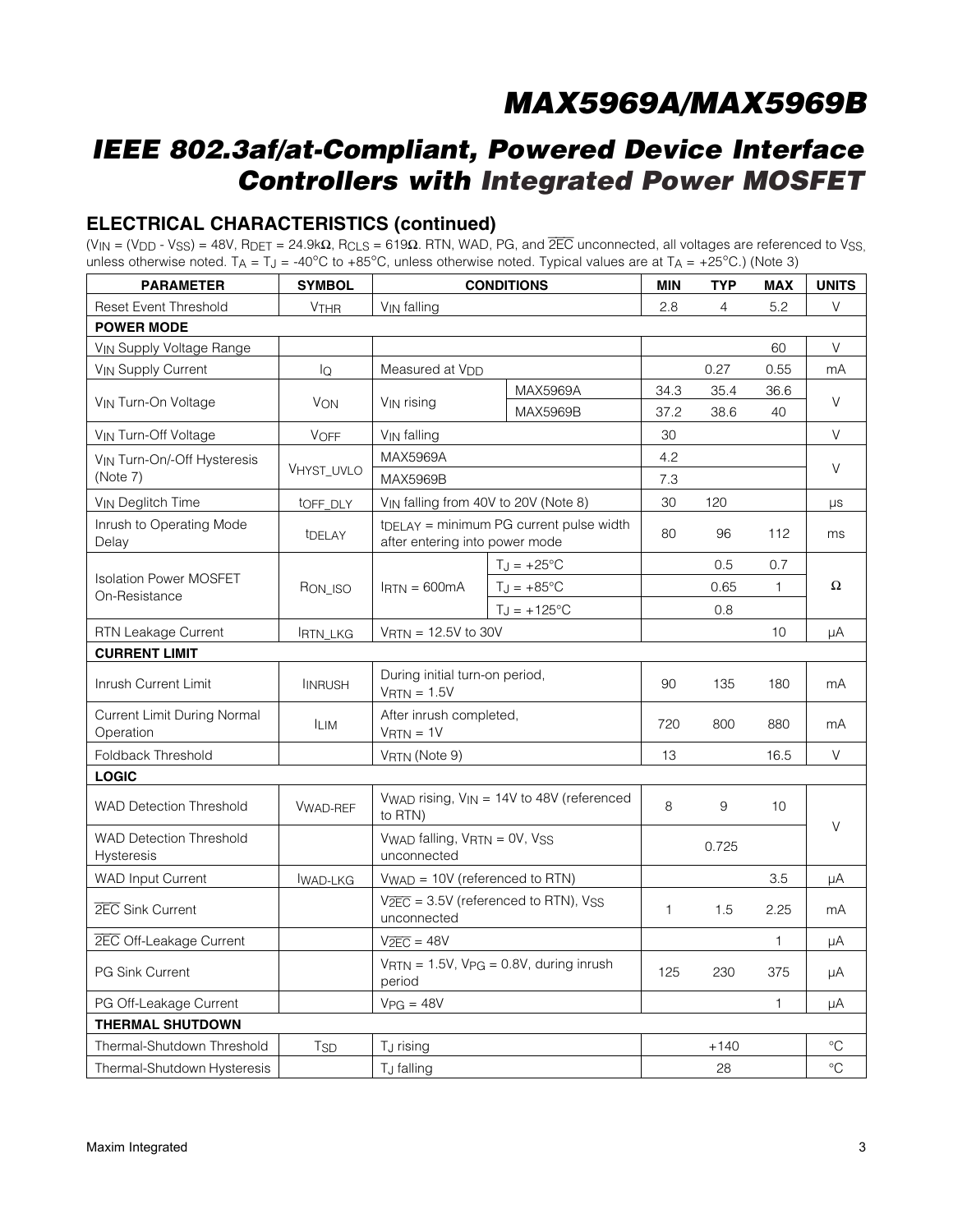## *IEEE 802.3af/at-Compliant, Powered Device Interface Controllers with Integrated Power MOSFET*

#### ELECTRICAL CHARACTERISTICS (continued)

(VIN = (VDD - VSS) = 48V, RDET = 24.9k $\Omega$ , RCLS = 619 $\Omega$ . RTN, WAD, PG, and  $\overline{2EC}$  unconnected, all voltages are referenced to VsS, unless otherwise noted. TA = T<sub>J</sub> = -40°C to +85°C, unless otherwise noted. Typical values are at TA = +25°C.) (Note 3)

Note 3: All devices are 100% production tested at  $T_A = +25^{\circ}$ C. Limits over temperature are guaranteed by design.

- Note 4: The input offset current is illustrated in Figure 1.
- Note 5: Effective differential input resistance is defined as the differential resistance between V<sub>DD</sub> and V<sub>SS</sub>. See Figure 1.
- Note 6: Classification current is turned off whenever the device is in power mode.
- Note 7: UVLO hysteresis is guaranteed by design, not production tested.
- Note 8: A 20V glitch on input voltage that takes V<sub>DD</sub> below V<sub>ON</sub> shorter than or equal to t<sub>OFF\_DLY</sub> does not cause the MAX5969A/ MAX5969B to exit power-on mode.
- Note 9: In power mode, current-limit foldback is used to reduce the power dissipation in the isolation MOSFET during an overload condition across V<sub>DD</sub> and RTN.



*Figure 1. Effective Differential Input Resistance/Offset Current*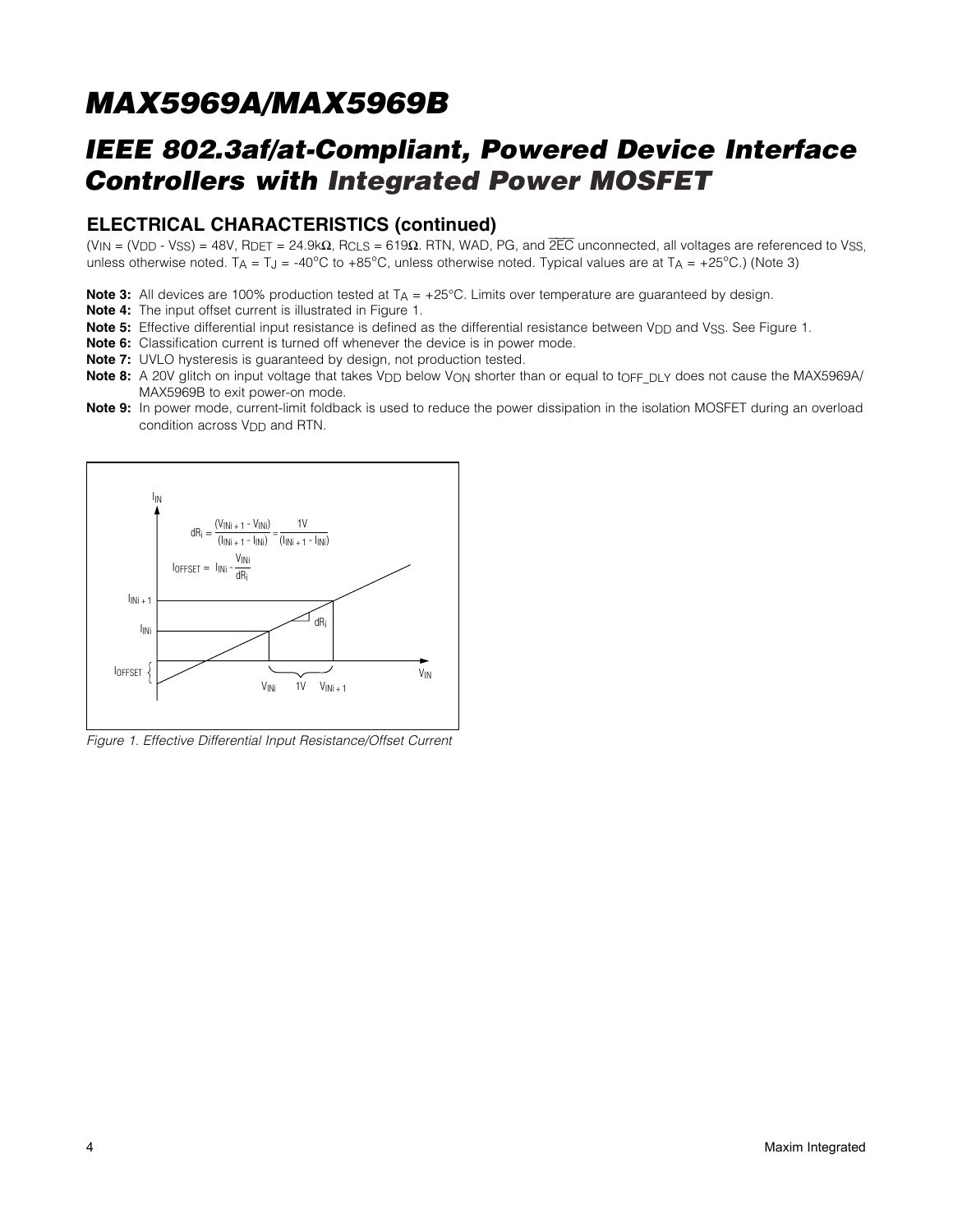## *IEEE 802.3af/at-Compliant, Powered Device Interface Controllers with Integrated Power MOSFET*

# *Typical Operating Characteristics*

 $(V_{\text{IN}} = (V_{\text{DD}} - V_{\text{SS}}) = 54V$ , R<sub>DET</sub> = 24.9k $\Omega$ , R<sub>CLS</sub> = 615 $\Omega$ . RTN, WAD, PG, and  $\overline{2EC}$  unconnected; all voltages are referenced to V<sub>SS</sub>.)



Maxim Integrated 5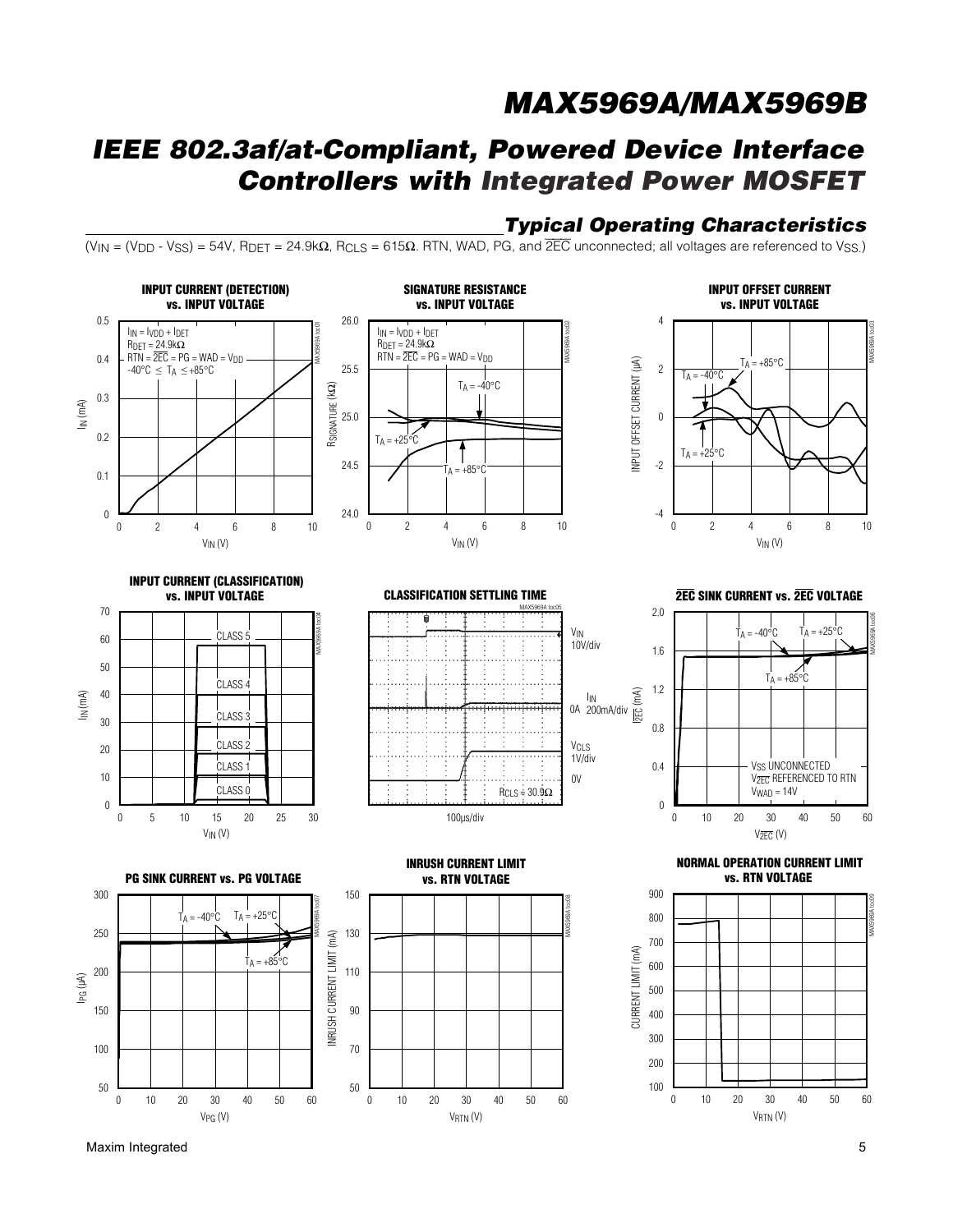## *IEEE 802.3af/at-Compliant, Powered Device Interface Controllers with Integrated Power MOSFET*

### *Typical Operating Characteristics (continued)*

(VIN = (V<sub>DD</sub> - V<sub>SS</sub>) = 54V, R<sub>DET</sub> = 24.9k $\Omega$ , R<sub>CLS</sub> = 615 $\Omega$ . RTN, WAD, PG, and  $\overline{2EC}$  unconnected; all voltages are referenced to V<sub>SS</sub>.)



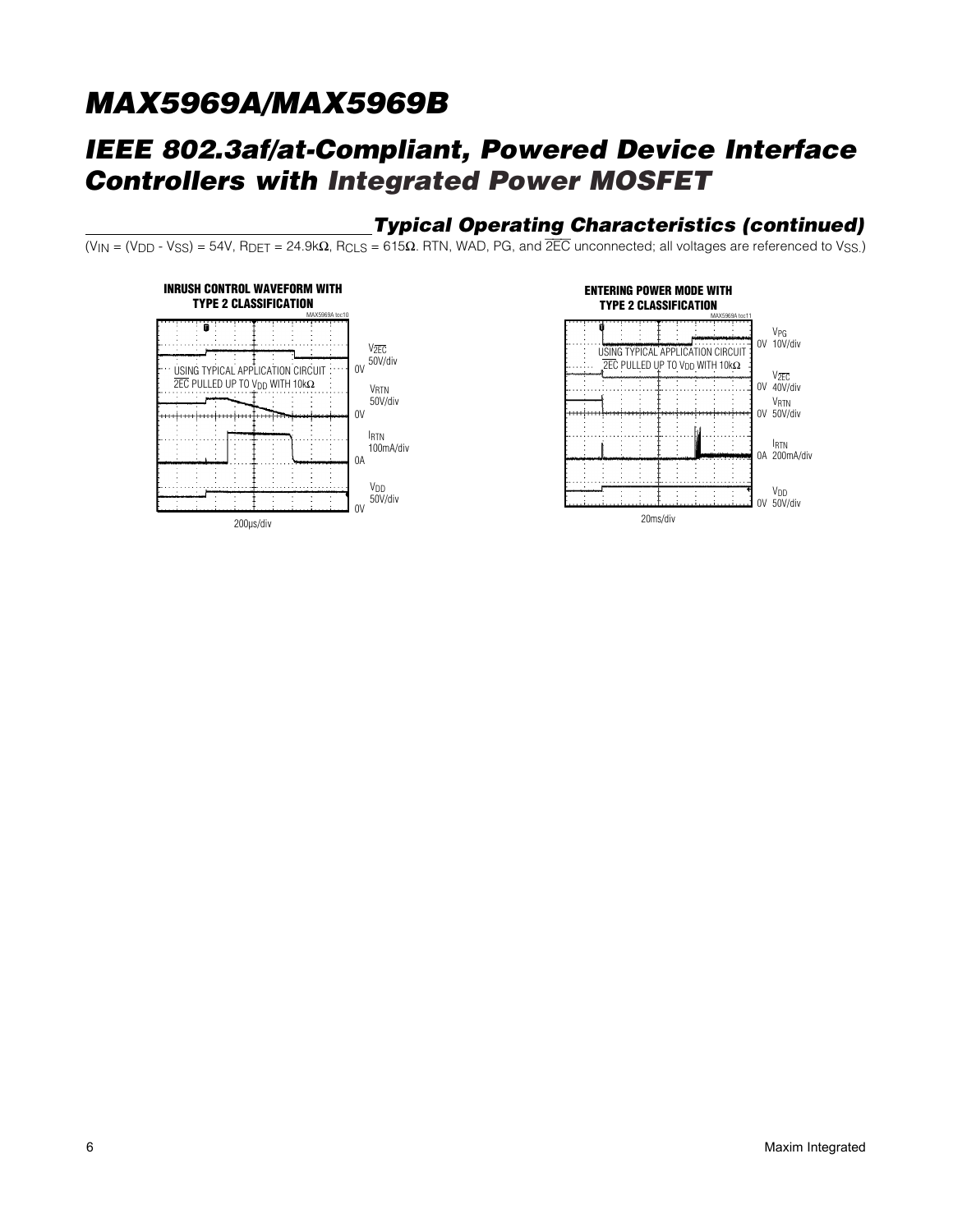## *IEEE 802.3af/at-Compliant, Powered Device Interface Controllers with Integrated Power MOSFET*

### *Pin Description*

| <b>PIN</b>     | <b>NAME</b>           | <b>FUNCTION</b>                                                                                                                                                                                                                                                                                                                                                                                                                                                                                                                 |
|----------------|-----------------------|---------------------------------------------------------------------------------------------------------------------------------------------------------------------------------------------------------------------------------------------------------------------------------------------------------------------------------------------------------------------------------------------------------------------------------------------------------------------------------------------------------------------------------|
| 1              | <b>V<sub>DD</sub></b> | Positive Supply Input. Connect a 68nF (min) bypass capacitor between V <sub>DD</sub> and Vss.                                                                                                                                                                                                                                                                                                                                                                                                                                   |
| $\overline{c}$ | <b>DET</b>            | Detection Resistor Input. Connect a signature resistor ( $R_{\text{DET}} = 24.9k\Omega$ ) from DET to V <sub>DD</sub> .                                                                                                                                                                                                                                                                                                                                                                                                         |
| 3              | N.C.                  | No Connection. Not internally connected.                                                                                                                                                                                                                                                                                                                                                                                                                                                                                        |
| $\overline{4}$ | I.C.                  | Internally Connected. Leave unconnected.                                                                                                                                                                                                                                                                                                                                                                                                                                                                                        |
| 5              | <b>VSS</b>            | Negative Supply Input. Vss connects to the source of the integrated isolation n-channel power<br>MOSFET.                                                                                                                                                                                                                                                                                                                                                                                                                        |
| 6              | <b>RTN</b>            | Drain of Isolation MOSFET. RTN connects to the drain of the integrated isolation n-channel power<br>MOSFET. Connect RTN to the downstream DC-DC converter ground as shown in the Typical<br><b>Application Circuit.</b>                                                                                                                                                                                                                                                                                                         |
| $\overline{7}$ | <b>WAD</b>            | Wall Power Adapter Detector Input. Wall adapter detection is enabled the moment V <sub>DD</sub> - V <sub>SS</sub> crosses<br>the mark event threshold. Detection occurs when the voltage from WAD to RTN is greater than 9V.<br>When a wall power adapter is present, the isolation n-channel power MOSFET turns off, <b>2EC</b> current<br>sink turns on. Connect WAD directly to RTN when the wall power adapter or other auxiliary power<br>source is not used.                                                              |
| 8              | PG                    | Open-Drain Power-Good Indicator Output. PG sinks 230µA to disable the downstream DC-DC converter<br>while turning on the hot-swap MOSFET switch until the hot-swap switch is fully on. PG current sink is<br>disabled during detection, classification, and in the steady-state power mode.                                                                                                                                                                                                                                     |
| 9              | 2EC                   | Active-Low 2-Event Classification Detect or Wall Adapter Detect Output. A 1.5mA current sink is<br>enabled at $\overline{2EC}$ when a Type 2 PSE or a wall adapter is detected. When powered by a Type 2 PSE, the<br>$\overline{2EC}$ current sink is enabled and latched low after the isolation MOSFET is fully on until V <sub>IN</sub> drops below<br>the UVLO threshold. 2EC also asserts when a wall adapter supply, typically greater than 9V, is applied<br>between WAD and RTN. 2EC is not latched if asserted by WAD. |
| 10             | <b>CLS</b>            | Classification Resistor Input. Connect a resistor $(RCLS)$ from CLS to Vss to set the desired classification<br>current. See the classification current specifications in the Electrical Characteristics table to find the resis-<br>tor value for a particular PD classification.                                                                                                                                                                                                                                              |
|                | EP                    | Exposed Pad. Do not use EP as an electrical connection to Vss. EP is internally connected to Vss<br>through a resistive path and must be connected to V <sub>SS</sub> externally. To optimize power dissipation, solder<br>the exposed pad to a large copper power plane.                                                                                                                                                                                                                                                       |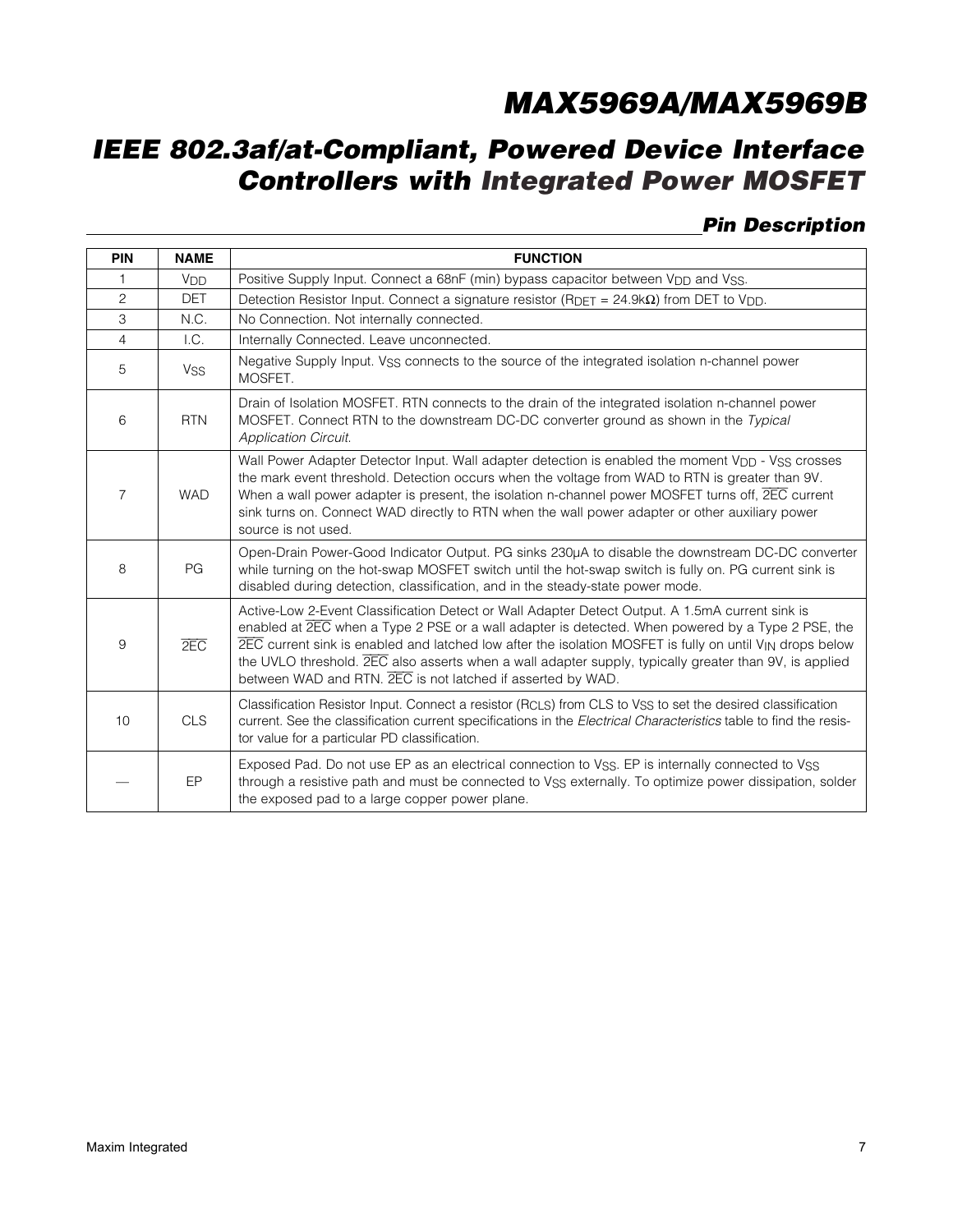### *IEEE 802.3af/at-Compliant, Powered Device Interface Controllers with Integrated Power MOSFET*

 *Simplified Block Diagram*

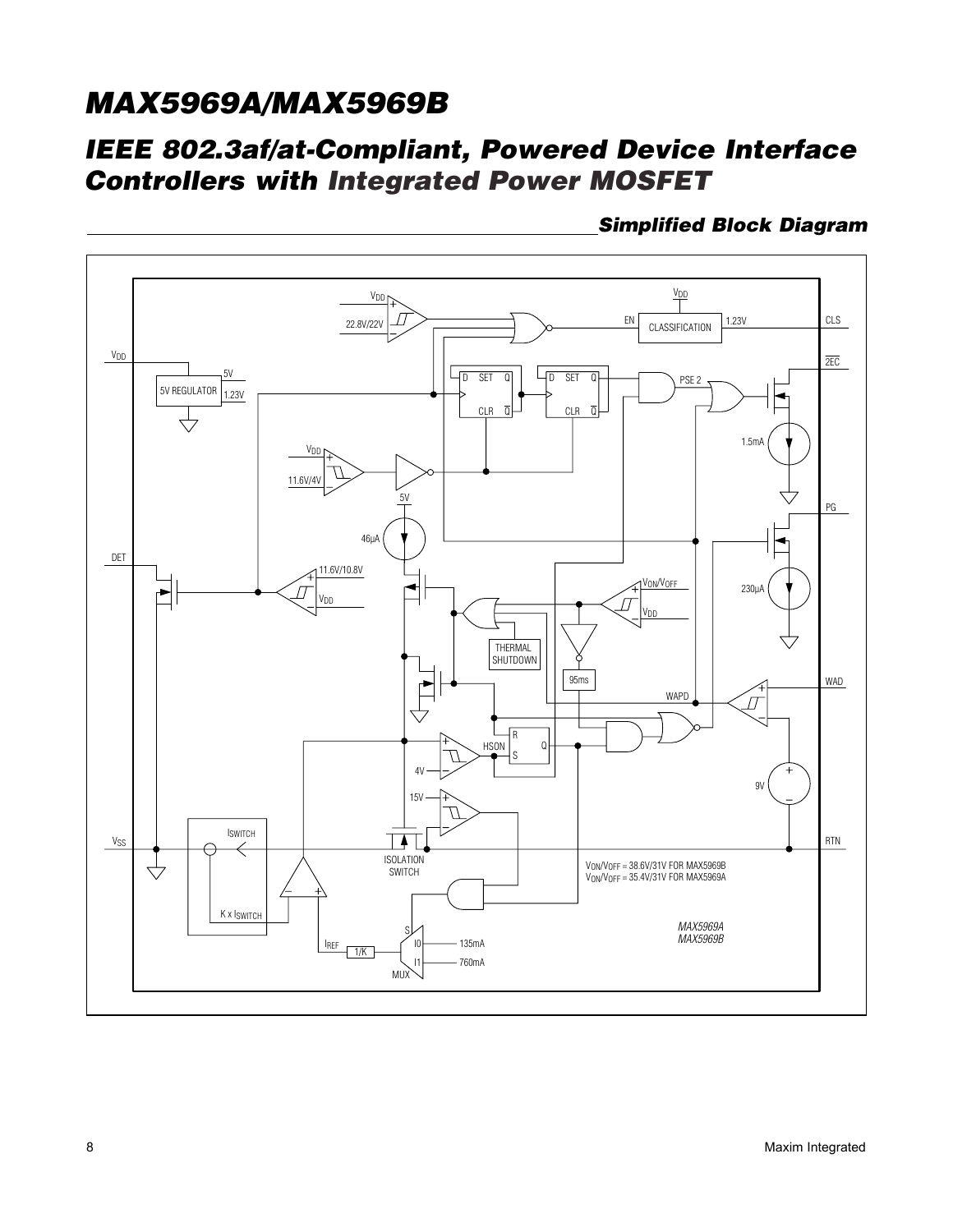## *IEEE 802.3af/at-Compliant, Powered Device Interface Controllers with Integrated Power MOSFET*

 *Typical Operating Circuit*

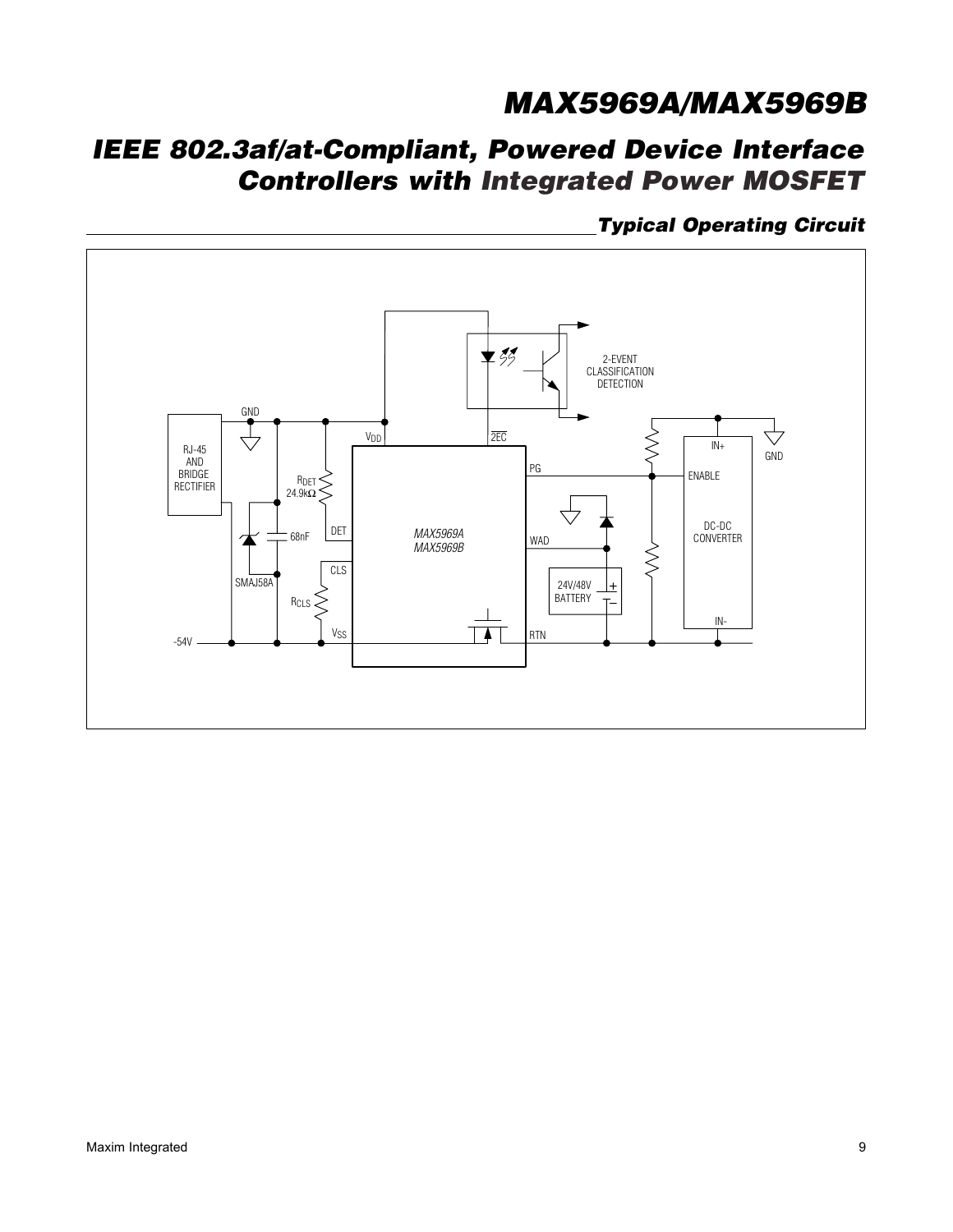### *IEEE 802.3af/at-Compliant, Powered Device Interface Controllers with Integrated Power MOSFET*

#### *Detailed Description*

#### *Operating Modes*

Depending on the input voltage  $(V_{IN} = V_{DD} - V_{SS})$ , the MAX5969A/MAX5969B operate in four different modes: PD detection, PD classification, mark event, and PD power. The devices enter PD detection mode when the input voltage is between 1.4V and 10.1V. The device enters PD classification mode when the input voltage is between 12.6V and 20V. The device enters PD power mode once the input voltage exceeds VON.

#### *Detection Mode (1.4V* ≤ *VIN* ≤ *10.1V)*

In detection mode, the PSE applies two voltages on VIN in the range of 1.4V to 10.1V (1V step minimum) and then records the current measurements at the two points. The PSE then computes  $\Delta V/\Delta I$  to ensure the presence of the 24.9k $\Omega$  signature resistor. Connect the signature resistor (RDFT) from VDD to DET for proper signature detection. The MAX5969A/MAX5969B pull DET low in detection mode. DET goes high impedance when the input voltage exceeds 12.5V. In detection mode, most of the MAX5969A/MAX5969B internal circuitry is off and the offset current is less than 10µA.

If the voltage applied to the PD is reversed, install protection diodes at the input terminal to prevent internal damage to the MAX5969A/MAX5969B (see the *Typical Application Circuit*). Since the PSE uses a slope technique  $(\Delta V/\Delta I)$  to calculate the signature resistance, the DC offset due to the protection diodes is subtracted and does not affect the detection process.

#### *Classification Mode (12.6V* ≤ *VIN* ≤ *20V)*

In the classification mode, the PSE classifies the PD based on the power consumption required by the PD. This allows the PSE to efficiently manage power distribution. Class 0 to 5 is defined as shown in Table 1. (The IEEE 802.3af/at standard defines only Class 0 to 4 and Class 5 for any special requirement.) An external resistor (RCLS) connected from CLS to VSS sets the classification current.

The PSE determines the class of a PD by applying a voltage at the PD input and measuring the current sourced out of the PSE. When the PSE applies a voltage between 12.6V and 20V, the MAX5969A/ MAX5969B exhibit a current characteristic with a value shown in Table 1. The PSE uses the classification current information to classify the power requirement of the PD. The classification current includes the current drawn by RCLS and the supply current of the MAX5969A/ MAX5969B so the total current drawn by the PD is within the IEEE 802.3af/at standard figures. The classification current is turned off whenever the device is in power mode.

#### *2-Event Classification and Detection*

During 2-event classification, a Type 2 PSE probes PD for classification twice. In the first classification event, the PSE presents an input voltage between 12.6V and 20V and the MAX5969A/MAX5969B present the programmed load ICLASS. The PSE then drops the probing voltage below the mark event threshold of 10.1V and the MAX5969A/MAX5969B present the mark current (IMARK). This sequence is repeated one more time.

| <b>CLASS</b> | <b>MAXIMUM</b><br><b>POWER USED</b><br>BY PD | <b>RCLS</b><br>$(\Omega)$ | V <sub>IN</sub> *<br>$V_{IN}(mA)$<br>(V) |            | <b>CLASS CURRENT SEEN AT</b> |            | IEEE 802.3af/at PSE<br><b>CLASSIFICATION CURRENT</b><br><b>SPECIFICATION (mA)</b> |
|--------------|----------------------------------------------|---------------------------|------------------------------------------|------------|------------------------------|------------|-----------------------------------------------------------------------------------|
|              | (W)                                          |                           |                                          | <b>MIN</b> | <b>MAX</b>                   | <b>MIN</b> | <b>MAX</b>                                                                        |
|              | 0.44 to 12.95                                | 619                       | 12.6 to 20                               |            | 4                            |            | 5                                                                                 |
|              | 0.44 to 3.94                                 | 117                       | 12.6 to 20                               | 9          | 12                           | 8          | 13                                                                                |
| 2            | 3.84 to 6.49                                 | 66.5                      | 12.6 to 20                               | 17         | 20                           | 16         | 21                                                                                |
| 3            | 6.49 to 12.95                                | 43.7                      | 12.6 to 20                               | 26         | 30                           | 25         | 31                                                                                |
| 4            | 12.95 to 25.5                                | 30.9                      | 12.6 to 20                               | 36         | 44                           | 35         | 45                                                                                |
| 5            | > 25.5                                       | 21.3                      | 12.6 to 20                               | 52         | 64                           |            |                                                                                   |

#### Table 1. Setting Classification Current

*\*VIN is measured across the MAX5969A/MAX5969B input VDD to VSS.*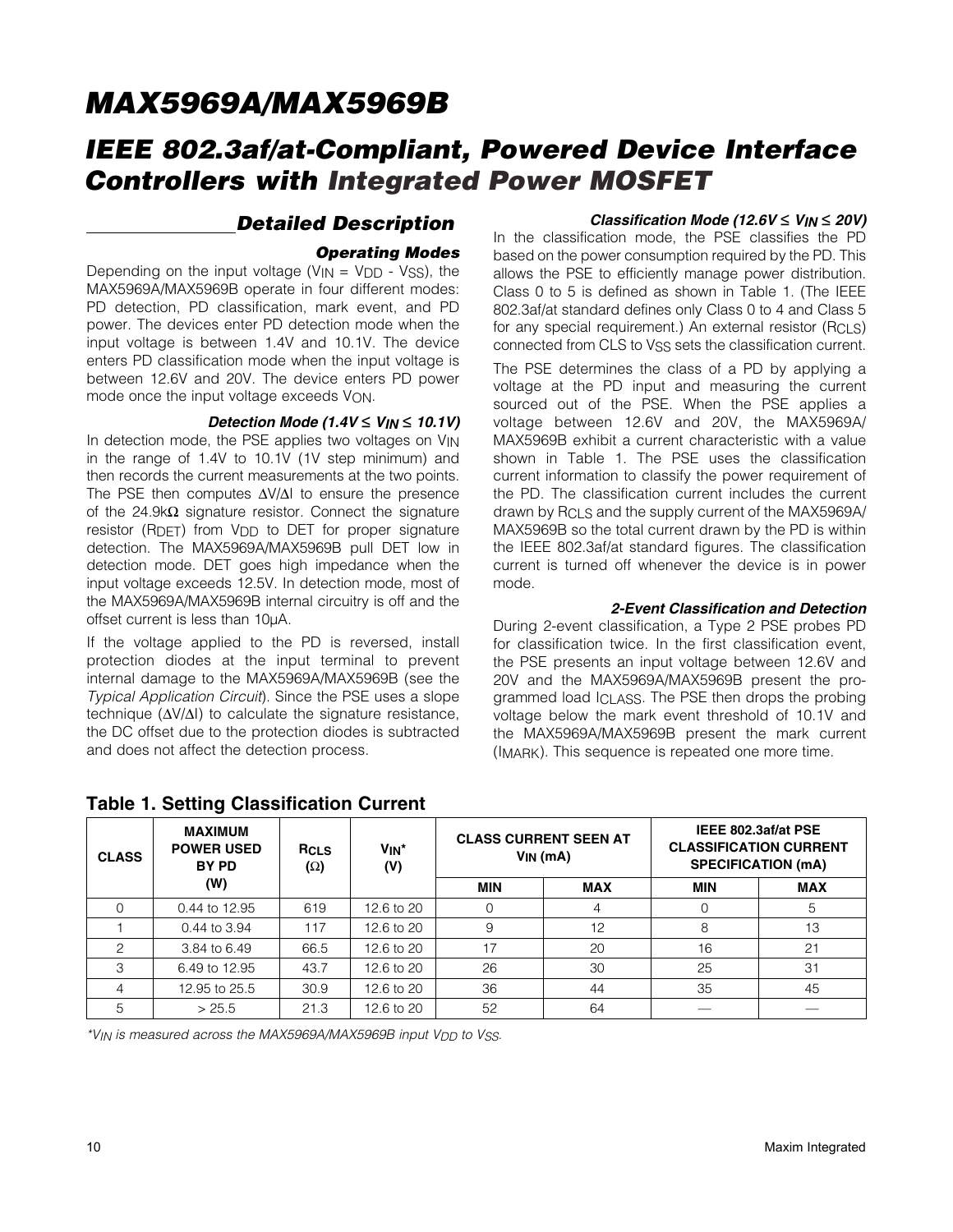## *IEEE 802.3af/at-Compliant, Powered Device Interface Controllers with Integrated Power MOSFET*

When the MAX5969A/MAX5969B are powered by a Type 2 PSE, the 2-event identification output **2EC** asserts low after the internal isolation n-channel MOSFET is fully turned on.  $\overline{2EC}$  current sink is turned off when  $V_{DD}$  goes below the UVLO threshold (VOFF) and turns on when V<sub>DD</sub> goes above the UVLO threshold (V<sub>ON</sub>), unless V<sub>DD</sub> goes below VTHR to reset the latched output of the Type 2 PSE detection flag.

Alternatively, the 2EC output also serves as a wall adapter detection output when the MAX5969A/MAX5969B are powered by an external wall power adapter. See the *Wall Power Adapter Detection and Operation* section for more information.

#### *Power Mode (Wake Mode)*

The MAX5969A/MAX5969B enter power mode when VIN rises above the undervoltage lockout threshold (VON). When V<sub>IN</sub> rises above V<sub>ON</sub>, the MAX5969A/MAX5969B turn on the internal n-channel isolation MOSFET to connect VSS to RTN with inrush current limit internally set to 135mA (typ). The isolation MOSFET is fully turned on when the voltage at RTN is near VSS and the inrush current is reduced below the inrush limit. Once the isolation MOSFET is fully turned on, the MAX5969A/ MAX5969B change the current limit to 800mA. The opendrain power-good output (PG) remains low for a minimum of tDELAY until the power MOSFET fully turns on to keep the downstream DC-DC converter disabled during inrush.

#### *Undervoltage Lockout*

The MAX5969A/MAX5969B operate up to a 60V supply voltage with a turn-on UVLO threshold (VON) at 35.4V/38.6V and a turn-off UVLO threshold (VOFF) at 31V. When the input voltage is above V<sub>ON</sub>, the MAX5969A/ MAX5969B enter power mode and the internal MOSFET is turned on. When the input voltage goes below VOFF for more than tOFF DLY, the MOSFET turns off.

#### *Power-Good Output*

The enable pin of the downstream DC-DC control may see up to 375µA sinking current from PG to VSS. To be safe, make sure the downstream controller is capable of handling 375µA current out from the enable pin or adding a circuit to satisfy the absolute maxim rating of the enable pin.

#### *Thermal-Shutdown Protection*

The MAX5969A/MAX5969B include thermal protection from excessive heating. If the junction temperature exceeds the thermal-shutdown threshold of  $+140^{\circ}$ C, the MAX5969A/MAX5969B turn off the internal power MOSFET and 2EC current sink. When the junction temperature falls below  $+112^{\circ}$ C, the devices enter inrush mode and then return to power mode. Inrush mode ensures the downstream DC-DC converter is turned off as the internal power MOSFET is turned on.

#### *Wall Power Adapter Detection and Operation*

For applications where an auxiliary power source such as a wall power adapter is used to power the PD, the MAX5969A/MAX5969B feature wall power adapter detection. Once the input voltage (V<sub>DD</sub> - VSS) exceeds the mark event threshold, the MAX5969A/MAX5969B enable wall adapter detection. The wall power adapter is connected from WAD to RTN. The MAX5969A/ MAX5969B detect the wall power adapter when the voltage from WAD to RTN is greater than 9V. When a wall power adapter is detected, the internal n-channel isolation MOSFET turns off, 2EC current sink turns on, and classification current is disabled if V<sub>IN</sub> is in the classification range.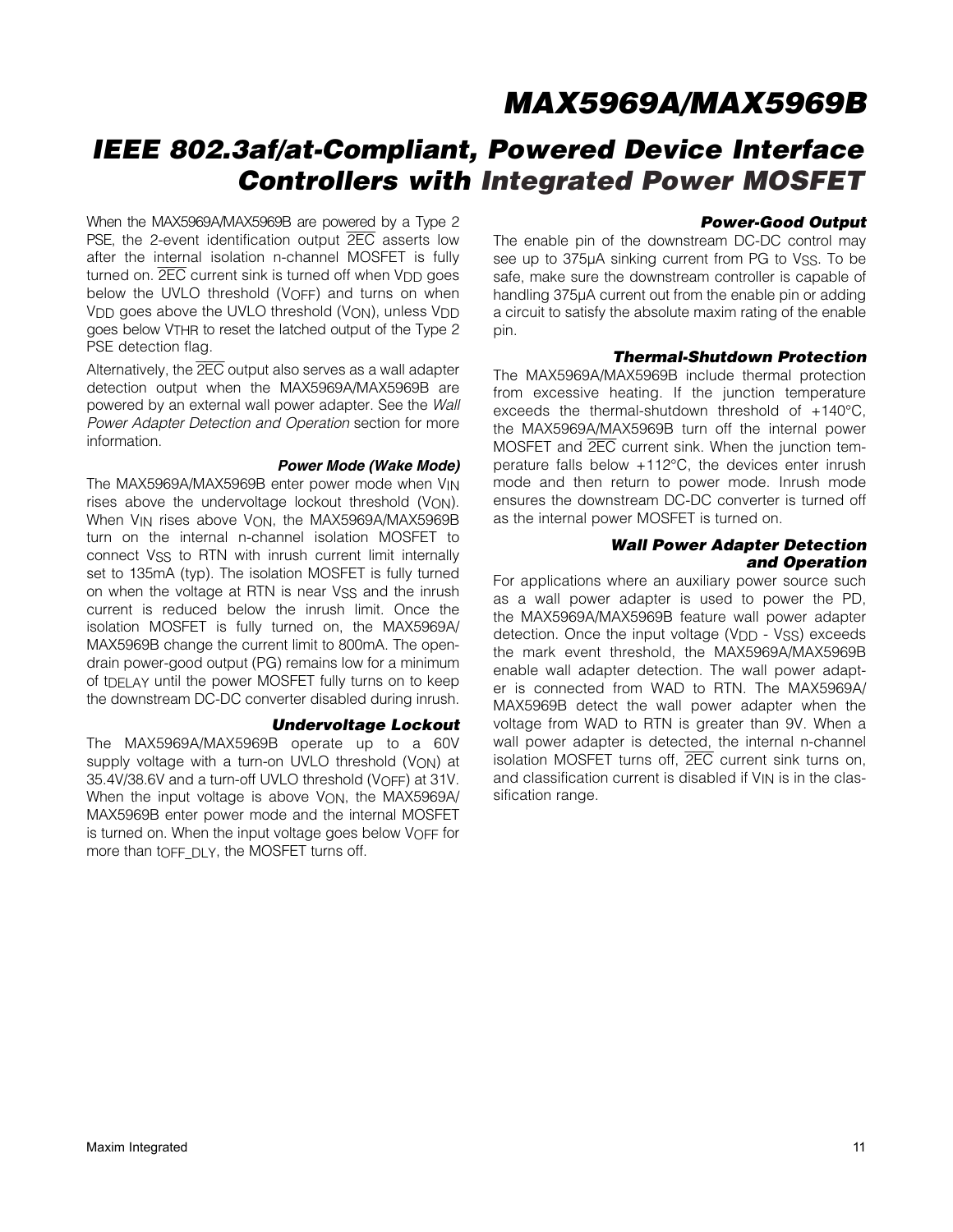## *IEEE 802.3af/at-Compliant, Powered Device Interface Controllers with Integrated Power MOSFET*

### *Applications Information Operation with 12V Adapter Layout Procedure*

Careful PCB layout is critical to achieve high efficiency and low EMI. Follow these layout guidelines for optimum performance:

- 1) Place the input capacitor, classification resistor, and transient voltage suppressor as close as possible to the MAX5969A/MAX5969B.
- 2) Use large SMT component pads for power dissipating devices such as the MAX5969A/MAX5969B and the external diodes.
- 3) Use short and wide traces for high-power paths.
- 4) Use the MAX5969 Evaluation Kit layout as a reference.



*Figure 2. Typical Configuration When Using a 12V Wall Power Adapter*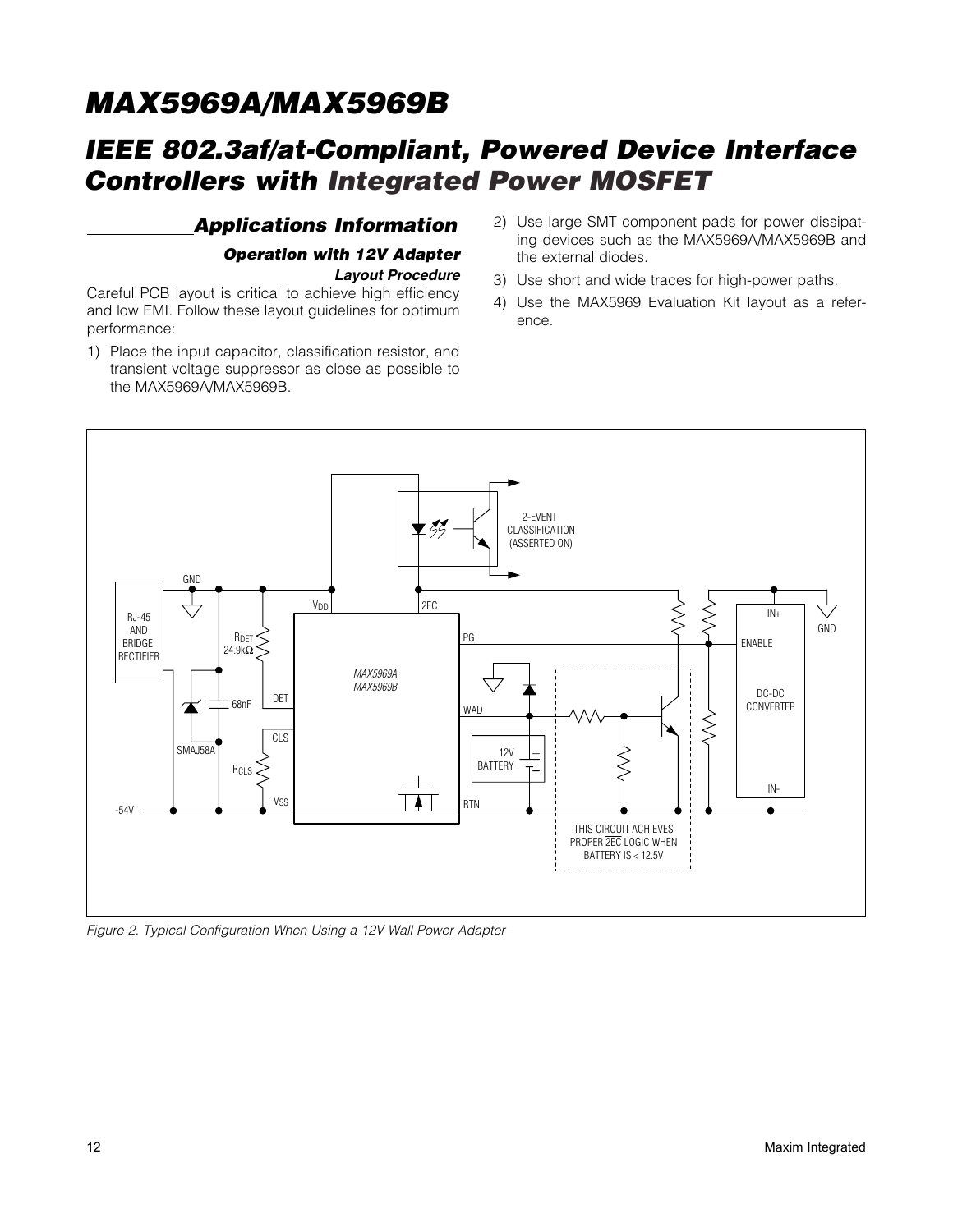## *IEEE 802.3af/at-Compliant, Powered Device Interface Controllers with Integrated Power MOSFET*

 *Typical Application Circuit*

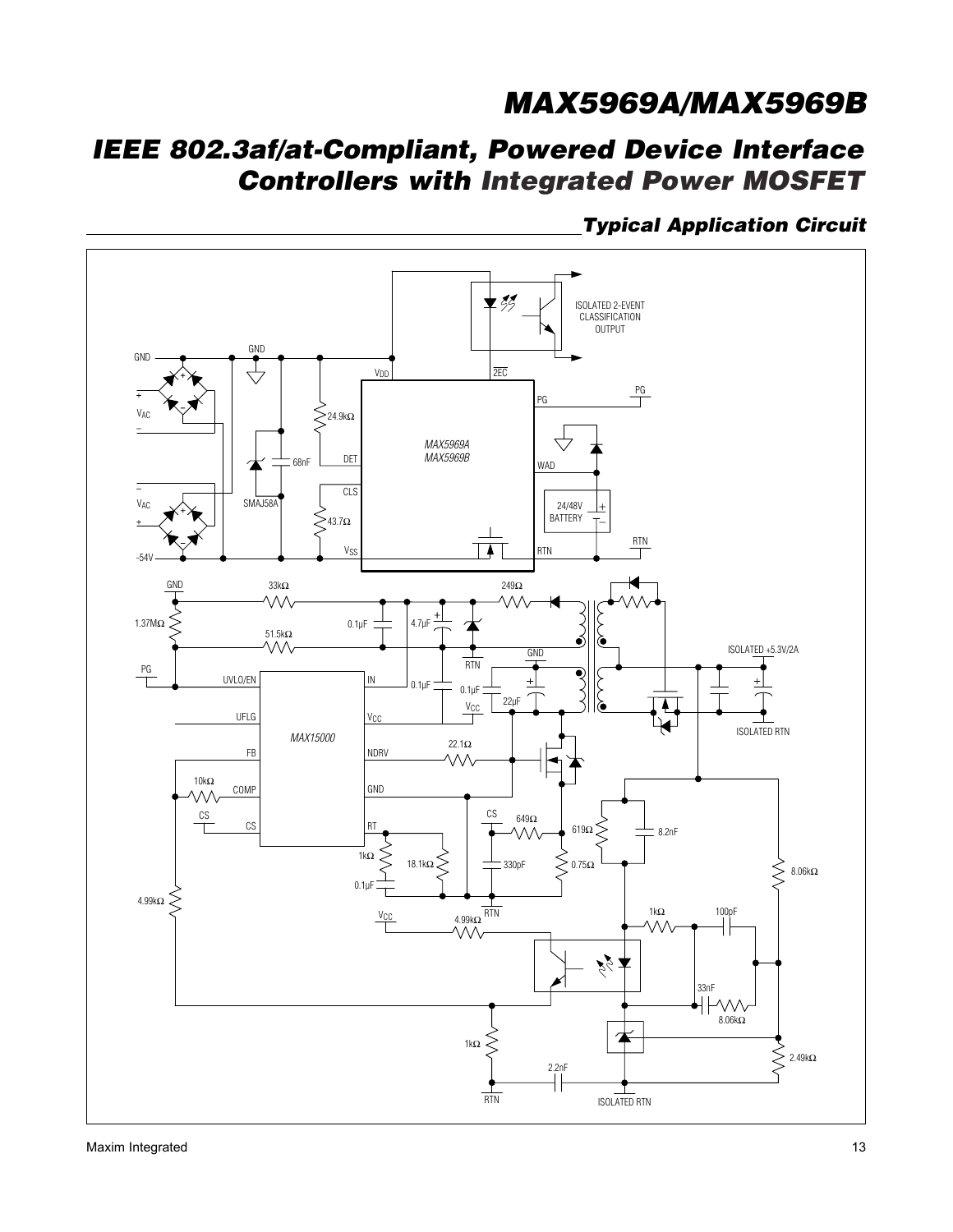### *IEEE 802.3af/at-Compliant, Powered Device Interface Controllers with Integrated Power MOSFET*

### *Chip Information*

#### *Package Information*

PROCESS: BiCMOS

For the latest package outline information and land patterns, go to <www.maximintegrated.com/packages>. Note that a "+", "#", or "-" in the package code indicates RoHS status only. Package drawings may show a different suffix character, but the drawing pertains to the package regardless of RoHS status.

|            | <b>PACKAGE TYPE   PACKAGE CODE   DOCUMENT NO.</b> |         |  |
|------------|---------------------------------------------------|---------|--|
| 10 TDEN-FP | 11033+1                                           | 21-0137 |  |